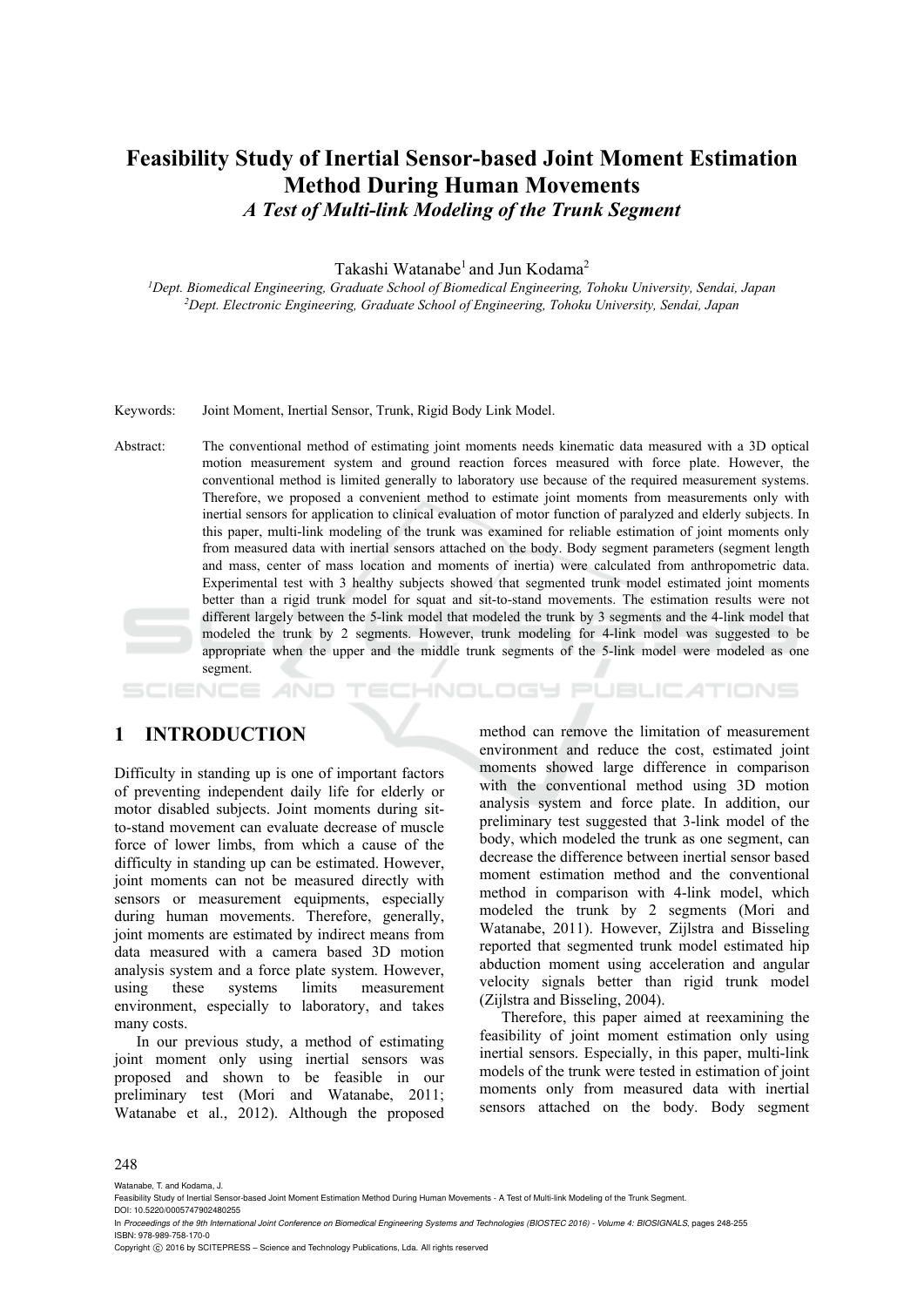Feasibility Study of Inertial Sensor-based Joint Moment Estimation Method During Human Movements - A Test of Multi-link Modeling of the Trunk Segment

parameters (segment length and mass, center of mass location and moment of inertia) were calculated from anthropometric data reported by Ae et al., (1992) and Kouchi and Mochimaru (2005). Since there were several definitions of trunk segmentation, based on the model used by Young et al., (1983), 5-link model consisted of 3-trunk segments, 2 types of 4-link model including 2 trunk segments and 3-link model that uses rigid trunk model were examined in joint moment estimation comparing to reference data of joint moment estimated by the conventional method.

## **2 ESTIMATION METHOD OF JOINT MOMENTS**

#### **2.1 Rigid Body Link Model**

Figure 1(a) shows the rigid body link model for human body (5-link model), which consists of the shank  $(i=1)$ , the thigh  $(i=2)$ , the lower trunk  $(i=3)$ , the middle trunk  $(i=4)$  and the upper trunk  $(i=5)$ . The foot was fixed on the ground. Definition of inclination angle of each segment for the 5-link model is also shown in Figure 1(a). Each segment was assumed to move in the sagittal plane. The boundaries between the middle and the lower trunk segments and between the upper and the middle and trunk segments were defined at the highest point of the iliac crest and the lower end of the rib, respectively. Here, head and upper limbs were included into the upper trunk segment.

The anthropometric data reported by Ae et al., (1992) used the model that segmented the trunk by the lower end of the rib. For this modeling, the 4 link model that segmented the trunk by the lower end of the rib was defined (4-link-A-model). As another 4-link model, trunk modeling segmented by the highest point of the iliac crest was also defined (4-link-B-model). Here, the lower trunk by Ae et al., (1992) means the middle-lower trunk of the 5-link model. Therefore, body segment parameters of the lower trunk of the 5-link and the 4-link-B models were calculated from those of the lower trunk reported by Ae et al., (1992), in which the middle trunk was approximated by an elliptic cylinder with the density reported by Clauser et al., (1969). Then, body segment parameters for the upper-middle trunk segment were calculated by synthesizing those of the upper and the middle trunk segments. Size parameters in calculation of the synthesizing were obtained from average values in the AIST Human body size database (Kouchi and Mochimaru, 2005).



(b) joint reaction force and joint moment of segment *i*

Figure 1: Definitions of segment inclination angle, joint reaction force and joint moment. *a*, *b* and *c* shows the lower end of the rib, the highest point of the iliac crest and the great trochanter, respectively.

## **2.2 Estimation of Joint Moment**

Center of mass location of each segment was calculated at first. Each segment length was calculated from measured height of each subject by using statistically obtained segment length ratio (Kouchi and Mochimaru, 2005). The center of segment mass locations of body segments were calculated from measured inclination angles of segments and the calculated segment lengths. Acceleration of the center of mass and angular acceleration of inclination angle of each segment that were required in estimation of joint moments were calculated by the differential using third order low pass differentiation algorithm (Usui and Ikegaya, 1978).

Based on Figure 1(b), equations of translational motion and rotational motion of the center of mass of each rigid body segment are shown by the followings: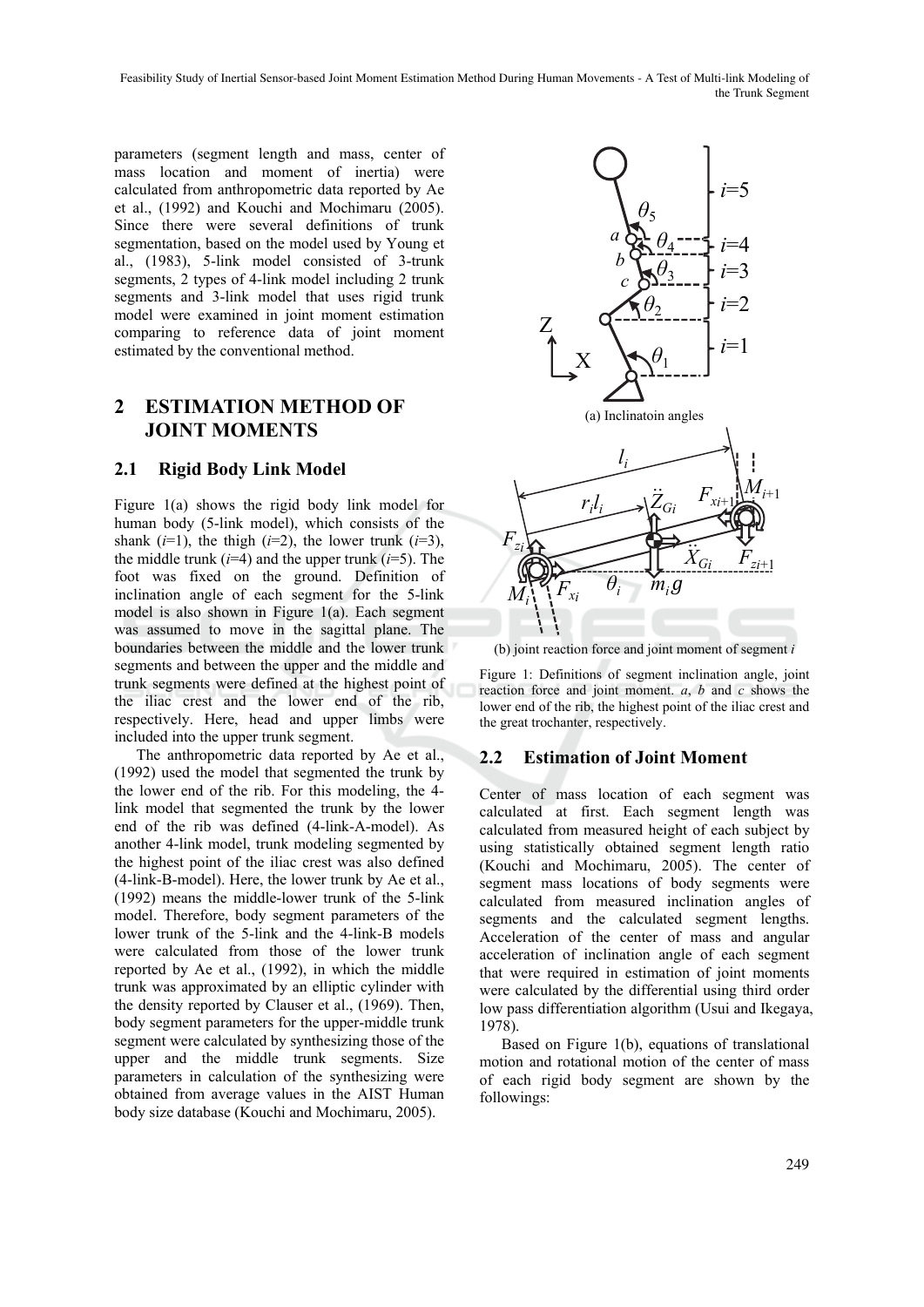$$
m_i \ddot{X}_{Gi} = F_{x_i} - F_{x_{i+1}}
$$
 (1)

$$
m_i \ddot{Z}_{Gi} = F_{z_i} - F_{z_{i+1}} - m_i g \tag{2}
$$

$$
I_i \ddot{\theta}_i = M_i - M_{i+1} + (r_i F_{x_i} + (1 - r_i) F_{x_{i+1}}) I_i \sin \theta_i
$$
 (3)  
-  $(r_i F_{z_i} + (1 - r_i) F_{z_{i+1}}) I_i \cos \theta_i$ 

Here,

- *i* : segment number
- $m_i$ : segment mass
- *<sup>i</sup> l* : segment length
- $r_i$ : center of mass ratio from the lower end
- *<sup>i</sup> I* : moment of inertia
- $M_i$ : joint moment

 $F_x$ ,  $F_z$ : joint reaction forces

 $\ddot{X}_{Gi}$ ,  $\ddot{Z}_{Gi}$  : acceleration of segment center of mass position

 $\theta_i$ ,  $\ddot{\theta}_i$  : inclination angle and its angular acceleration

*g* : gravitational acceleration

Joint reaction forces are calculated from Equations (1) and (2), and then values of the forces are substituted in Equation (3). Each joint moment can be estimated by solving these simultaneous equations with the assumption that no external force acts to the upper segment.

# **3 EXPERIMENTAL METHODS**

Figure 2 shows experimental set up. In order to examine the joint moment estimation method, human movements were measured with optical 3D

motion measurement system (OPTOTRAK, Northern Digital), force plate (9286A, Kistler) and wireless inertial sensors (bluetooth, InvenSense MPU-9150, ERi). Three healthy subjects (male, 21- 23 y.o.) performed 5 times of 4 movements: 2 types of squat movement (movement time was 6s and 9s) and 2 types of sit-to-stand movement (normal and forward inclination of the trunk imitating elderly persons).



Figure 2: Experimental setup of measurement of movement with inertial sensors, 3D motion measurement system and force plate.

Inertial sensors were attached on the skin with double-sided adhesive tape near the center of mass location to the front and the lateral sides of the shank and the thigh of left lower limb, and the back side at upper, middle and lower trunk segments as shown in



Figure 3: Multi-link models tested in this paper and sensor attachment positions to the trunk segments. 1, 2 and 3 shows inertial sensors, and *a*, *b* and *c* shows the lower end of the rib, the highest point of the iliac crest and the great trochanter, respectively.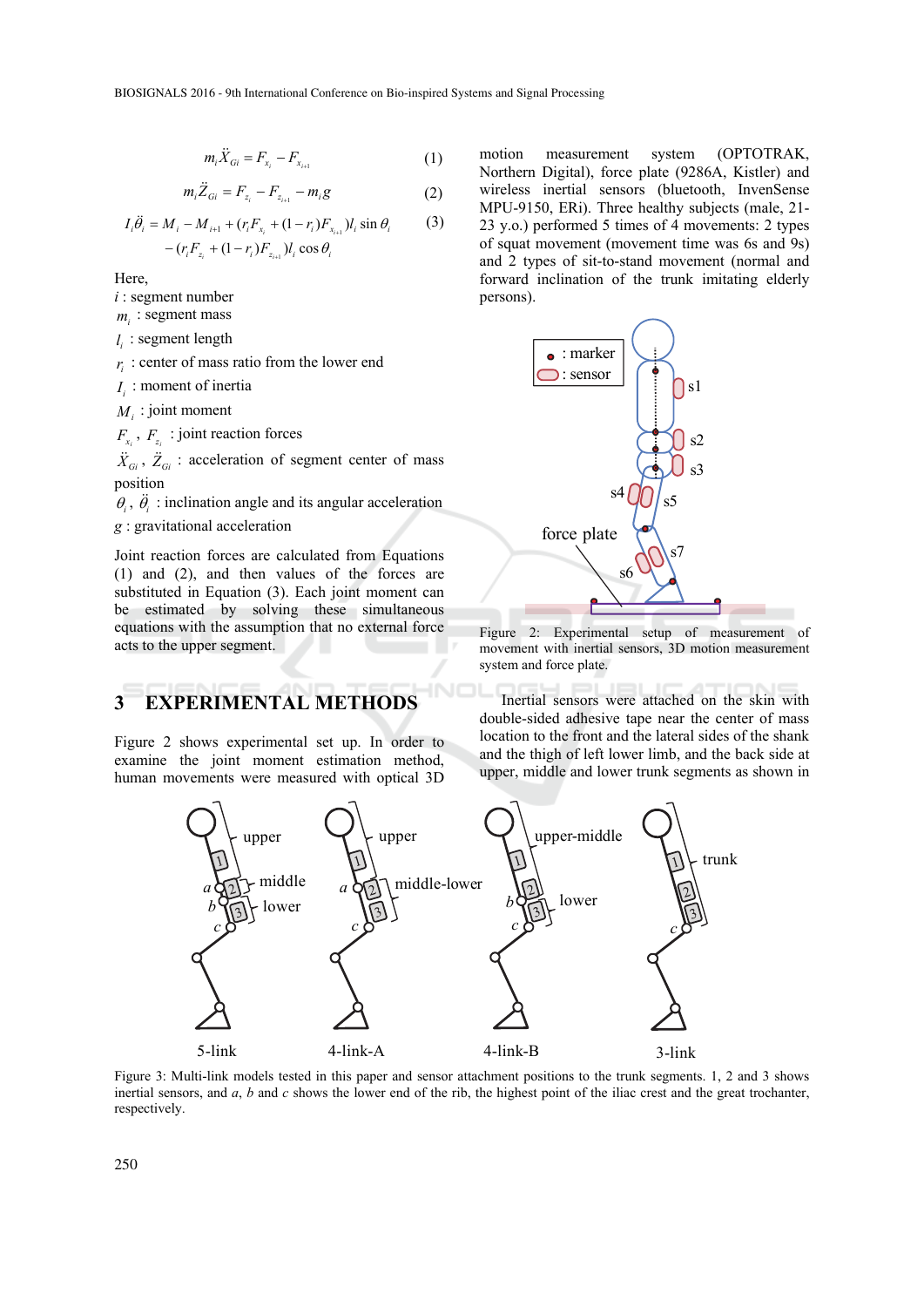Figure 2. Markers for the 3D motion measurement system were attached on the left side of subject, in which positions were the acromion, along the long axis of the trunk at the same height as the lower end of the rib and the highest point of the iliac crest, the great trochanter, the lateral femoral condyle, and the lateral malleolus.

Figure 3 shows sensor attachment to trunk segments of each link model. Reference moment data were calculated by the conventional method from measured data with 3D motion measurement system and force plate for each link model.

Inclination angles were obtained by calculating the integral of measured angular velocity with inertial sensor, in which integrated errors caused by offset of gyroscope was removed assuming constant offset value during movement. The measured inclination angles with inertial sensors and estimated joint moments were evaluated for movement period that were detected by angular velocity of the shank for squat movement and by ground reaction force for sit-to-stand movement, respectively.

## **4 RESULTS**

#### **4.1 Inclination Angles**

Segment inclination angles measured with inertial sensors were compared to those angles measured with 3D motion measurement system. Calculation error of the angle by the integral of angular velocity was corrected by linear approximation of the integral error. Figure 4 shows average RMS (root mean square) errors of angles between inertial sensor and 3D motion measurement system. For inclination angles of the shank and the thigh segments, sensors attached to the lateral side showed lower values of RMS error than those of sensors attached to the front side. For the angles of trunk segment of the 3-link model, the sensors 1 and 2 that were attached to the upper and the middle trunks showed small RMS errors, although the sensors 2 showed the lowest errors. For angles of the middle-lower trunk segment of the 4-link-A model, sensor 3 attached to the lower trunk showed smaller RMS errors. Sensor 1 attached to the upper trunk showed smaller RMS errors for angles of the upper-middle trunk segment of the 4 link-B model.



Figure 4: RMS values of segment inclination angles measured with inertial sensors and the 3D motion measurement system. s1, s2 and s3 show sensors attached to the trunk shown in Figures 3 and 4. RMS values were calculated for shank and thigh segments, and a rigid trunk segment of 3-link model, and upper (U-T), middle (M-T), lower (L-T), upper-middle (UM-T) and middle-lower (ML-T) trunk segments of 4-link and 5-link models.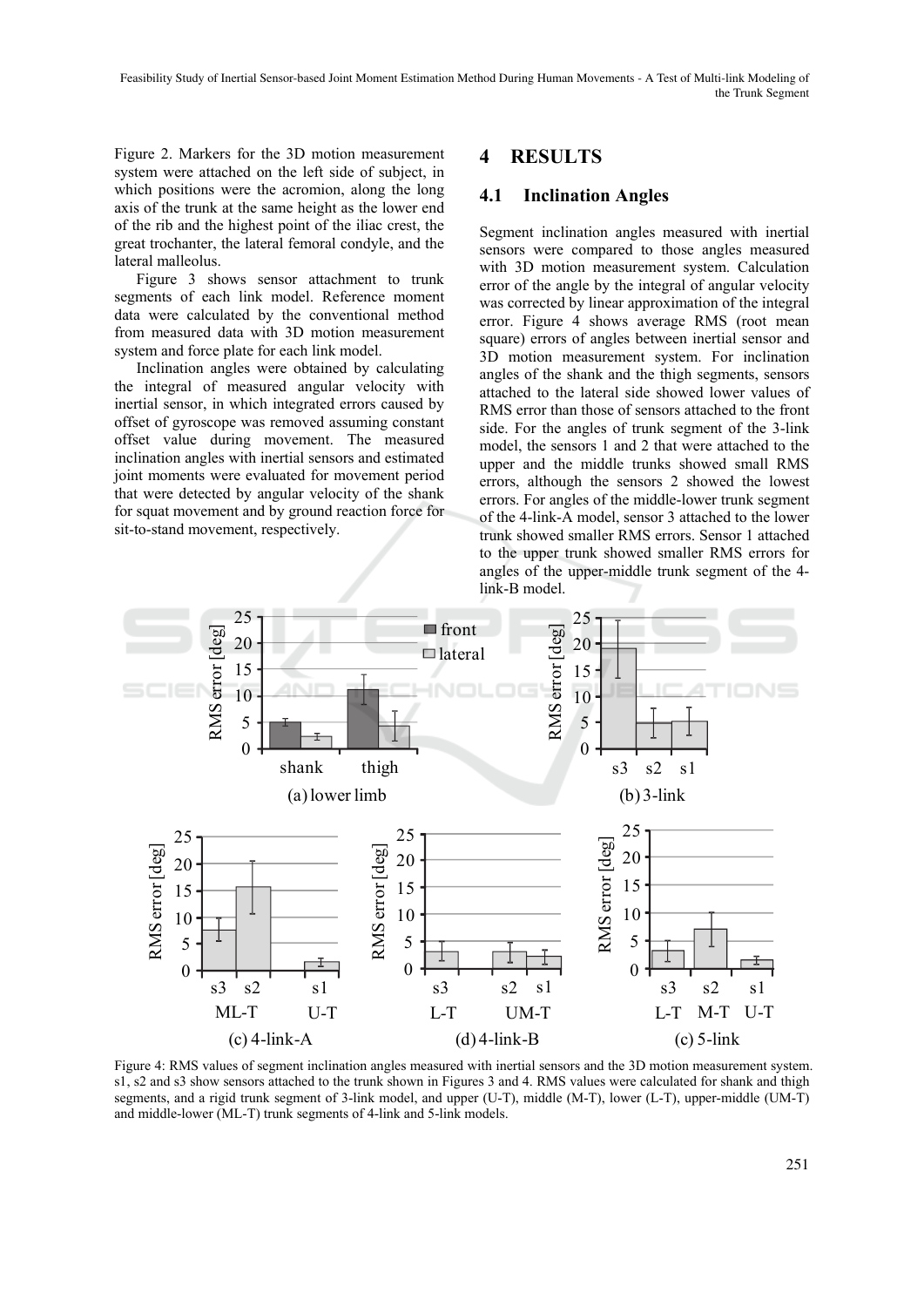

Figure 5: Examples of estimated and reference joint moments during squat movement (5-link model).

From above results, sensors that showed the lowest RMS errors were used for measurement inclination angles of segments in joint moment estimation.

#### **4.2 Joint Moment**

Joint moments were estimated by using inclination angles measured with inertial sensors determined in the previous section. Figure 5 shows examples of estimated and reference joint moments during squat movement with the 5-link model. Estimated moments were normalized to the weight of subject. The inertial sensor based joint moment estimation method was suggested to estimate joints moments appropriately.

RMS values of differences between reference



Figure 6: RMS values of estimated joint moments only with inertial sensors.

moment data and the estimated moments were shown in Figure 6. For squat movement, the RMS values of the 5-link model were the smallest and the 4-link-B model showed similar RMS values as those of the 5-link model, which were less than 0.1 Nm/kg in average. Although the 4-link-A model showed smaller RMS values than those of the 3-link model, the average value and variations were larger than those of the 5-link and 4-link-B models. RMS values of the estimated moments shown in Figure 6 were 0.098, 0.112 and 0.074 for the hip, knee and ankle joints, respectively. For sit-to-stand movement, estimation of ankle and hip joint moments showed similar results as the squat movement. However, knee joint moment was estimated well by the 3-link model.

In order to validate the estimation method, inclination angles measured with 3D motion measurement system were substituted for the angles in Equations (1)-(3) and joint moments were estimated by the estimation method described in Section 2.2 without ground reaction forces. The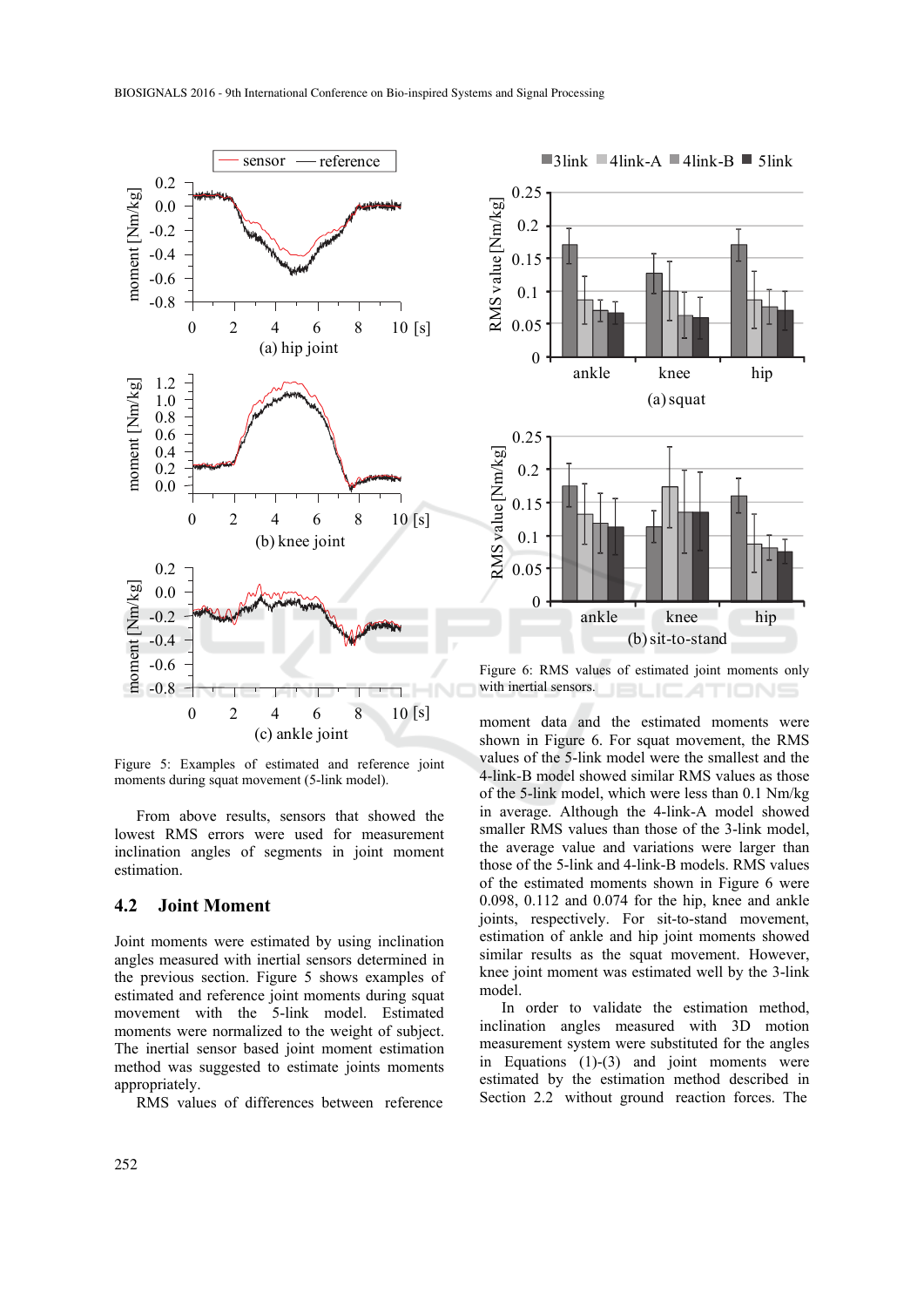Feasibility Study of Inertial Sensor-based Joint Moment Estimation Method During Human Movements - A Test of Multi-link Modeling of the Trunk Segment



Figure 7: RMS values of estimated joint moments using inclination angles measured with the 3D motion measurement system and no ground reaction forces.

results were also compared to the reference moment data as shown in Figure 7. Although 3-link model showed the largest RMS values for both movements, most of the values were smaller than those of estimation with inertial sensor signals. For the squat movement, similar results were obtained as the results with inertial sensors. Although the 4-link-A model showed smallest RMS values for sit-to-stand movement, the differences from those of the 5-link and 4-link-B model were not so large.

The results of Figures 6 and 7 suggest that the 4 link and the 5-link models could estimate joint moment better than 3-link model. However, RMS values of the knee joint moment and some variations of RMS values were larger and than those of the 3 link model for the sit-to-stand movement with inertial sensors.

The 4-link and the 5-link models can estimate joint moments at the joint between trunk segments. Estimated joint moments of trunk segments were compared to the results calculated by the conventional method. RMS values were shown in



Figure 8: RMS values of trunk joints moments estimated without ground reaction force. 4A, 4B, 5 represents link model. Waist and abdominal mean joints between the middle and the lower trunk segments (at the highest point of the iliac crest) and between the upper and the middle

trunk segments (at the lower end of the rib), respectively.

Figure 8. RMS Values of joint moments of trunk segments were similar to those of the hip joint moment estimation, which were less than 0.1 Nm/kg. These results were almost same between the 4-link and 5-link models. Segment inclination angles measured with 3D motion measurement system also showed similar results with the inertial sensor based method.

#### **5 DISCUSSIONS**

For measurement of inclination angle of lower limb with inertial sensors, sensors attached to the lateral side showed smaller RMS errors than those of sensors attached on the front side as shown in Figure 4(a). In our previous study, inclination angles of lower limb segments measured with inertial sensors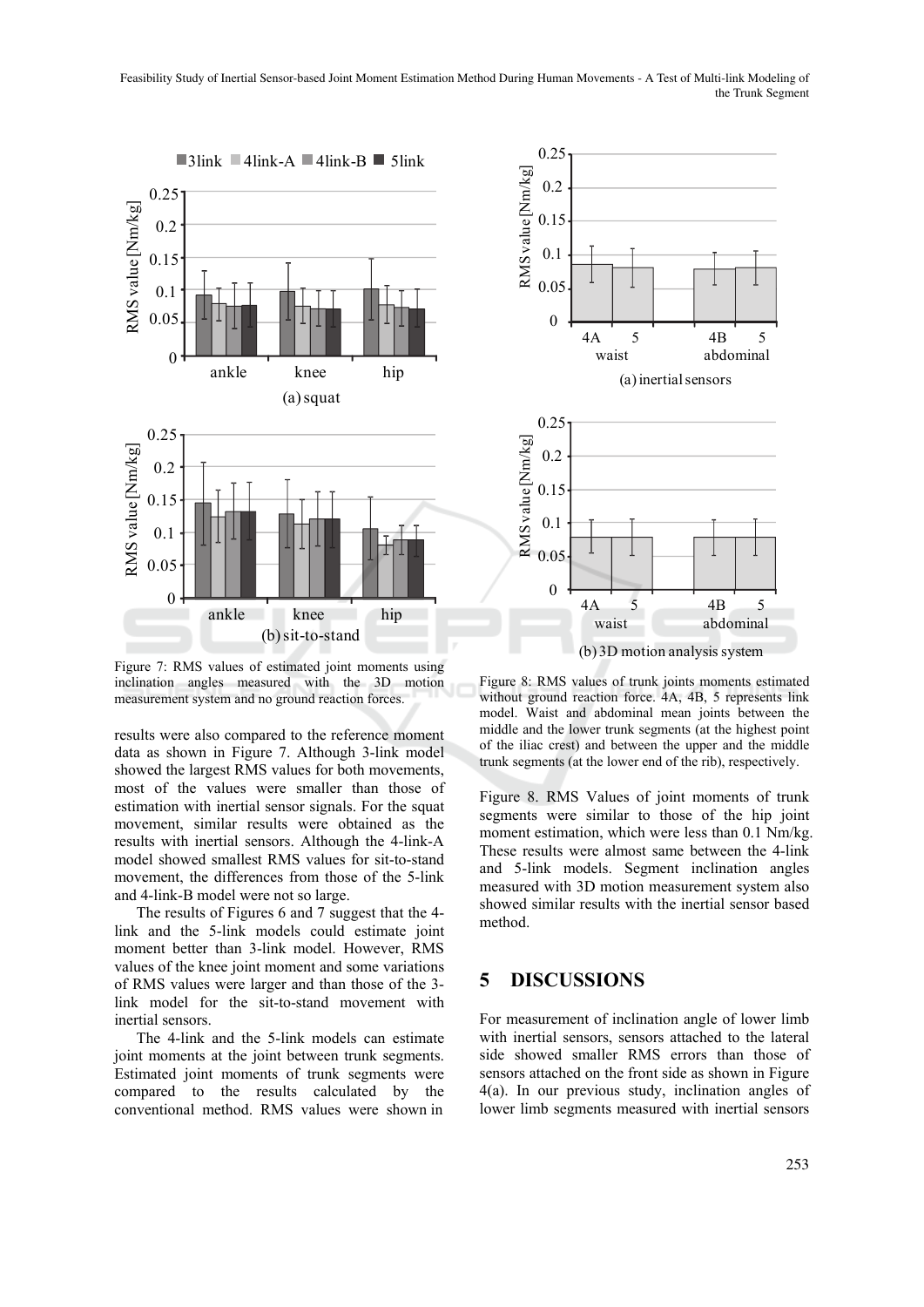attached to the front side during walking showed RMS errors less than about 4deg in average in comparison with the 3D motion measurement system. The measurements performed in this paper were during squat and sit-to-stand movements that involve large hip and knee flexion movements, which were different from waking. Those large flexion movements were considered to cause differences in measurement results between sensors and markers. That is, deformation of muscles and sitting on the stool before standing up are considered to move markers and sensors differently.

As for the trunk inclination angles, 4-link-B model showed the smallest RMS errors as shown in Figure 4. Sensor 1 could measure inclination angles of the upper trunk and the upper-middle trunk with small RMS values. This suggests that movements of the upper and the middle trunks are similar even in the squat and the sit-to-stand movements. Therefore, 4-link-B model that uses the upper-middle trunk segment is considered to be appropriate. Although RMS values of the middle trunk of 5-link model was large, there was a possibility that angle measurement with the 3D motion measurement system (markers on the highest point of the iliac crest and the lower end of the rib) were affected by movements of skin or subcutaneous fat tissue during trunk bending movement.

The 5-link and the 4-link-B models showed similar good RMS values of joint moment estimation. The 4-link-A model showed increase of variation of RMS values of hip joint moment for both movements and ankle joint moment for squat movement, and the largest RMS values of the knee joint moment for the sit-to-stand movement in estimation with inertial sensors. On the other hand, validation test of the joint moment estimation method shown in Figure 7 suggested that the 5-link and 4-link models can estimate joint moments with similar RMS value. The deterioration of the 4-link-A model in moment estimation with inertial sensors is considered to be caused by large difference in inclination angle of the middle-lower trunk segment.

Variations of RMS values increased for sit-tostand movement as seen in Figures 6 and 7. The variation was considered to be caused by differences among subjects. Error in modeling subject by rigid body link model is considered to be caused by using anthropometric data that were statistic average values. That is, physical constitution of each subject was different from average.

RMS values in joint moment estimation with inertial sensors were less than 0.1 and o.15 for squat and sit-to-stand movements, respectively. As shown

in Figures 6 and 7, the 5-link and the 4-link-B models with inertial sensors showed similar RMS values in joint moment estimation with the 3D motion measurement system and no ground reaction forces. These suggest that the method of joint moment estimation using inertial sensors in this paper is feasible. However, further studies are required to make clear if the RMS values are acceptable or not, increasing the number of subjects.

Joint moment estimation of trunk segments showed similar RMS values as those of the hip joint moment. It is considered that this is because moments of trunk segments were similar values as those of the hip joint, since the segment masses and lengths of the middle and the lower trunk segments were smaller and shorter than those of the upper trunk segment.

#### **6 CONCLUSIONS**

This paper aimed at determination of feasibility of the method of estimating joint moment only using inertial sensors. Multi-link model of the trunk was tested in joint moment estimation after calculations of body segment parameters based on anthropometric data. The proposed method could estimate similar waveform of joint moments as those of the conventional method. Segmented trunk model estimated joint moment better than a rigid trunk model. The estimation results were not different between the 5-link model that modeled the trunk by 3 segments and the 4-link model that modeled the trunk by 2 segments. However, trunk modeling for 4-link model was found to be appropriate when the upper and the middle segments were modeled as one segment in case of using inertial sensors. The results of this paper suggested that the inertial sensor based joint moment estimation is feasible. Further tests are expected to improve reliability of the inertial sensor based joint angle estimation method.

#### **ACKNOWLEDGEMENTS**

This work was supported in part by the Ministry of Education, Culture, Sports, Science and Technology of Japan under a Grant-in-Aid for challenging Exploratory Research.